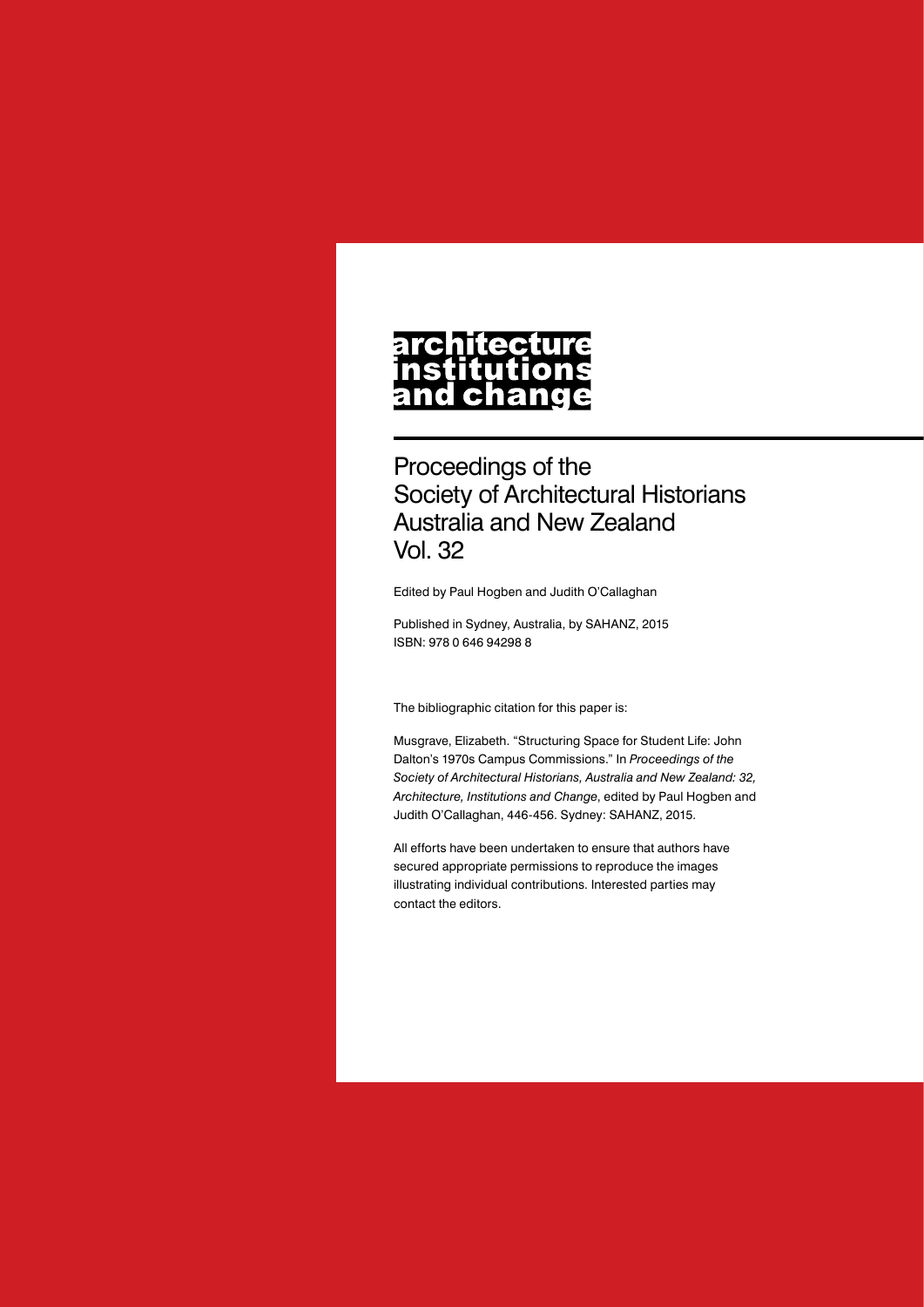**Elizabeth Musgrave**, University of Melbourne and University of Queensland

## Structuring Space for Student Life: John Dalton's 1970s Campus Commissions

*This paper investigates the way in which a rethinking of pedagogical philosophies during the 1960s and 1970s might have informed the architecture of the educational institutions themselves. It will describe four projects from the office of John Dalton Architect and Associates on campuses of higher education in South East Queensland that resulted*  from the rapid expansion of the sector in the 1960s in Australia and that embody the spirit *of innovation within the sector at that time.*

*These works – which include the Art, Craft and Music Teaching Building (1970-74) at the Darling Downs Institute of Advanced Education; University House (1972) at Griffith University, Campus Nathan; the Halls of Residence at Kelvin Grove Teachers Training College (1974); and the Bardon Professional Development Centre (1975) – explore architectural solutions for models of education introduced into Queensland in the 1970s and reveal Dalton's interest in place, in the idea of community and in the capacity of architectural form to structure social and educational interactions. In each project, the figure of courtyard is utilised as the device for addressing the specific needs of a particular community of users.*

*Comparison with the campus buildings of Robin Gibson and James Birrell demonstrates the extent to which Dalton offered an alternative model for campus buildings. But their restrained, anti-institutional character meant this aspect of Dalton's works remained unrecognised and the projects are accounted for in terms of their contribution to the idea of the north Australian 'house' rather than to institutional architecture.*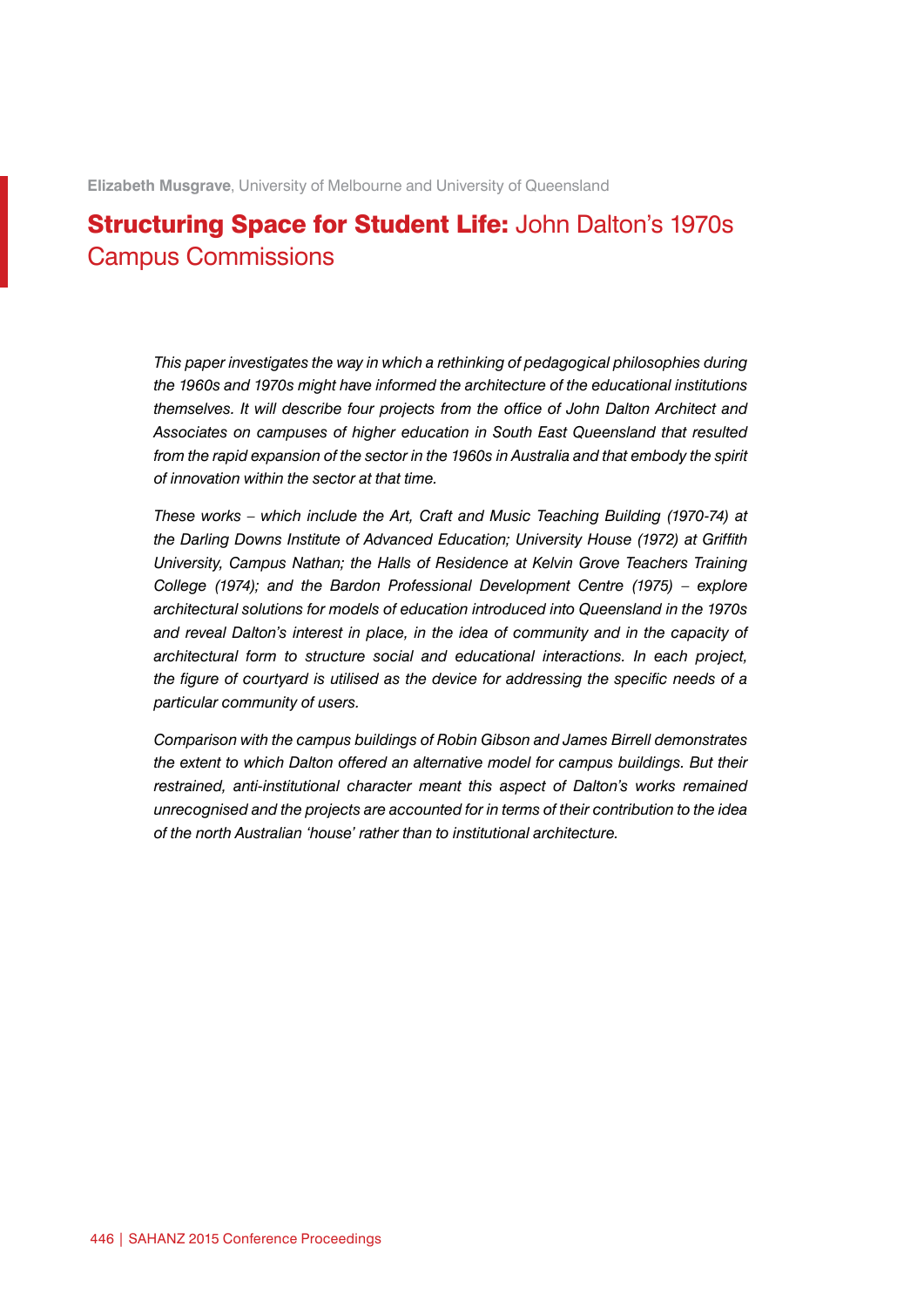

Rapid growth in the post-war period prompted the expansion and restructuring of the tertiary education sector in Australia. New university campuses were planned, existing colleges were elevated to tertiary level and new institutions offering new types of courses were created<sup>1</sup> presenting astute architects and planners with the opportunity to test new ideas and thinking in an educational context receptive to change.<sup>2</sup> Initially this expansion was simply concerned to address the pragmatic needs of business and industry. But by the 1970s, prompted by developments in the UK in the 1960s, it was accompanied by the notion that educational institutions should extend the intellectual powers and social capacity of students rather than simply transfer knowledge and technical skills and that central to this was students' active participation in the life of a community and in their own educational process. Of concern here is the extent to which architecture's emerging 'social orientation,'3 intersected with the exploration of new pedagogical approaches to create new institutional models and whether this reflected a recalibration of modernism rather than its rejection.4

This paper identifies four campus buildings completed by John Dalton Architect and Associates in Queensland between 1971 and 1976, which were commissioned as a direct consequence of changes in the education sector and which are ambitious in Queensland terms, in addressing some of the emerging issues in architecture. Dalton, who was a part-time lecturer at the University of Queensland, was also familiar with contemporary pedagogical thinking through Paul Ritter's 1964 book, *Educreation: Education for Creation, Growth and Change.*<sup>5</sup> His campus commissions include the Art, Craft and Music Teaching Building at the Darling Downs Institute of Advanced Education (DDIAE) (1971-74) completed in association with Queensland Public Works<sup>6</sup>; University House (1972) at Griffith University; the Kelvin Grove Halls of Residence (1974) at the Kelvin Grove College of Advanced Education also in association with Queensland Public Works<sup>7</sup>; and the Bardon Professional Development Centre (1977-2014) also in association with Queensland Public Works.<sup>8</sup> All four commissions were for educational buildings for which no precedent existed in Queensland, on new campuses or campuses in transition. Despite being recognised through the Royal Australian Institute of Architects Queensland Chapter awards program at the time, these buildings were not highly regarded by colleagues. Jennifer Taylor describes University House, the Halls of Residence and Bardon Professional Development Centre in terms of their relaxed atmosphere and responsiveness to climate in *Australian Architecture Since 1960* and the Halls of Residence are included in Haig Beck's *International Architect* edition *Detailing, National Identity and a Sense of Place in Australian Architecture,* but apart from these instances, Dalton's institutional projects have not been critically reviewed.9

Analysis of the first and least well-known of the four campus buildings, the Art, Craft and Music Teaching Building at the DDIAE, reveals attention to the specific needs of a community of art practice; to issues of human scale; a willingness to experiment with materials and form; and the conscious fitting of a building to its landscape context. These preoccupations are expressed through the deployment of a planning strategy involving courtyards, not as symbolic or emblematic of an educational typology with origins in the monastery cloister, but understood as a spatial figure expressing the needs of a community of people coming together for the express purpose of learning. Comparison with other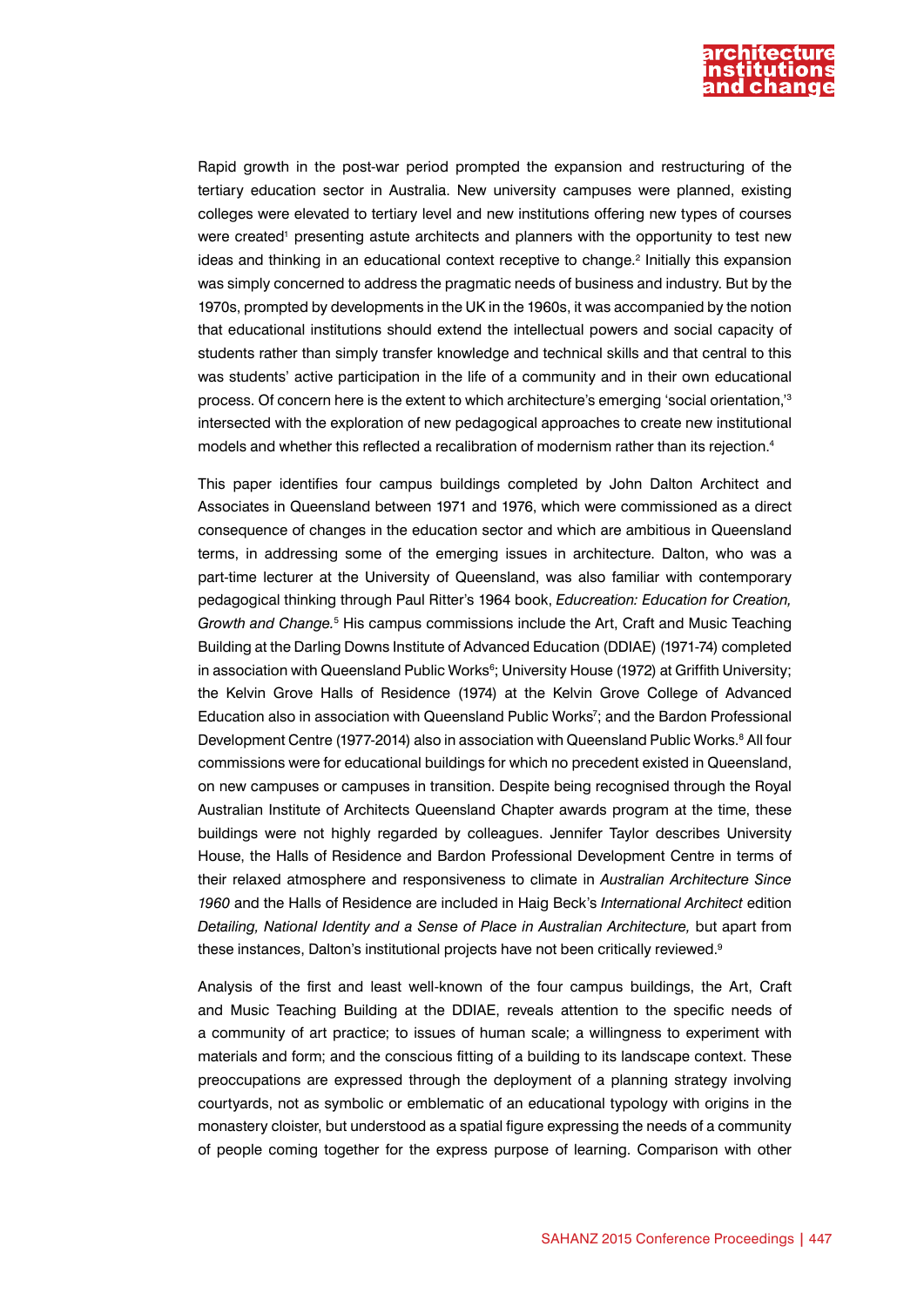campus buildings by Dalton reveals the courtyard to be a recurring spatial figure whilst a comparison with contemporaneous campus projects by peers including James Birrell and Robin Gibson demonstrates the extent to which Dalton's restrained architectural solution at DDIAE sits in contrast with the more orthodox modern solutions of his peers. This contrast in architectural approach mirrors the tension between progressive and conservative forces within Queensland's education sector and the architectural community.

**1**

Darling Downs' citizens had agitated for some time for a distinct tertiary education facility capable of expressing their aspirations. The creative arts, in particular the performing arts, were from the outset recognised as central to achieving this ambition.<sup>10</sup> The opportunity arose in 1971, when the Darling Downs Institute of Advanced Education, which from 1965 was a satellite institute of the Queensland Institute of Technology, was granted its autonomy.11 John Dalton was commissioned to design the Art, Craft and Music Teaching Building. Progress on the project stalled during which dilemmas regarding the educational focus of the art and music school were resolved by separating out the more vocationally oriented teacher training and creating a School of Arts dedicated to general studies in the performing and creative arts. In 1973 construction commenced on the Art, Craft and Music Teaching Building or 'A Block' as it came to be known.

'A Block' occupies a highly visible site adjacent to the ceremonial approach on the south east edge of the DDIAE campus, which at the end of the 1960s was on the outskirts of Toowoomba overlooking farmland. Dalton's design report indicates that design was preceded by period of research during which painters, potters, musicians and dramatists provided advice on a range of practical matters including "the type of environment required for the teaching process."<sup>12</sup> The preferred strategy was to contain all teaching and performance spaces, classrooms and offices for each of the various discipline areas in one building, thereby giving expression to a philosophy that encouraged interaction between different disciplines.



**Fig. 1** Art, Craft and Music Teaching Building, John Dalton Architect and Associates in association with Queensland Department of Public Works. Ground and basement plan construction drawing dated 1971. © University of Southern Queensland.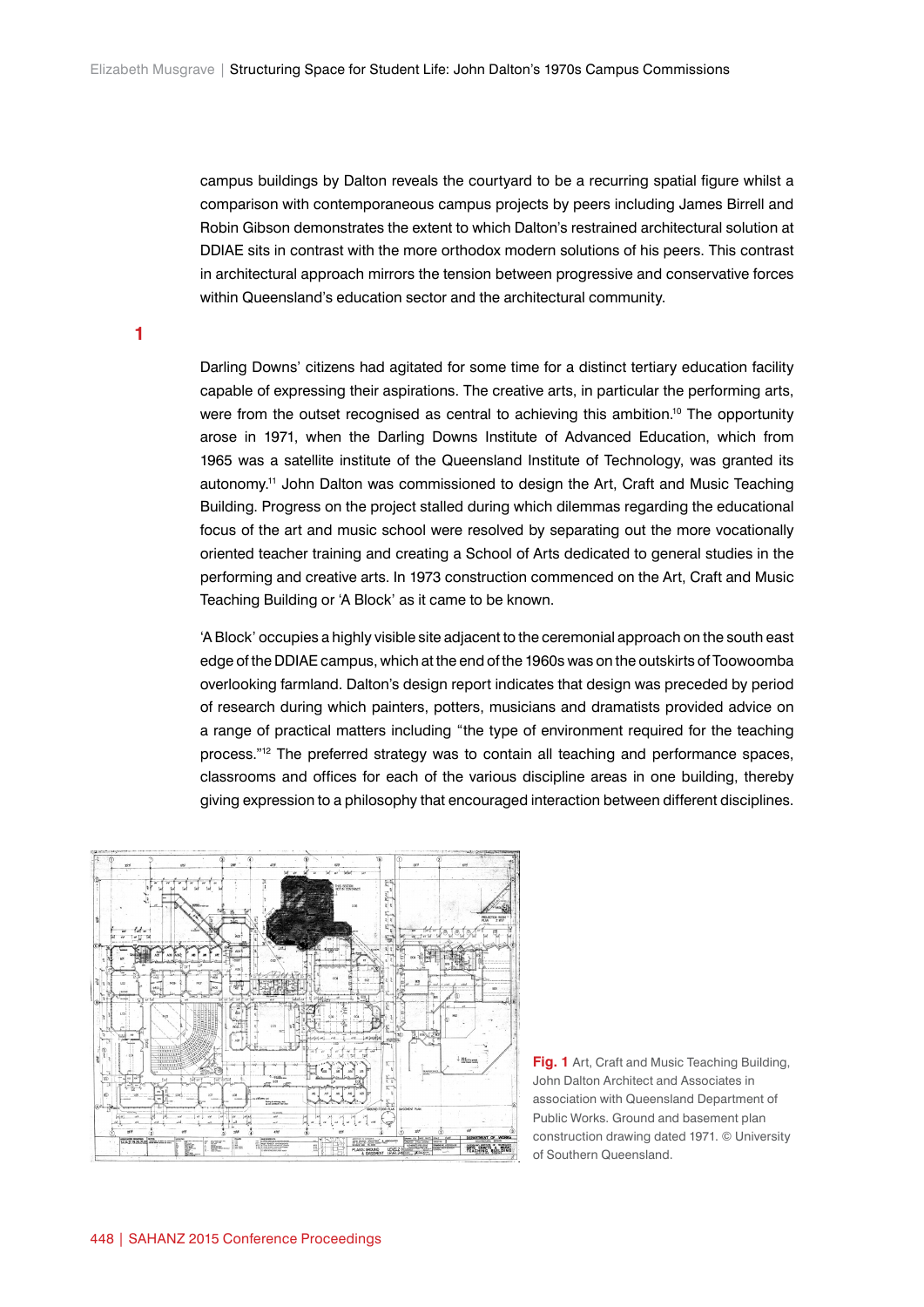

Each discipline was organised around a courtyard. Dalton's design report lists five courtyards; an entry courtyard and one each for pottery, craft, sculpture, and painting. The largest volume and major space in the complex, the 250 seat theatre, is equivalent to a sixth courtyard in the way it gathers ancillary spaces to itself, and a service yard, sunken below the level of the surrounding landscape out of view of approaching vehicles, could be considered as a seventh courtyard. Noteworthy too, is the configuration of rooms. Right angles and cube volumes are avoided, corners are truncated or dissolved to create a matrix of 'irregular' spaces that supposedly 'reflects' the 'creative spirit' of the building's occupants.<sup>13</sup>

Courtyards in 'A Block' respond to the practical needs of the creative and dramatic arts for flexible back-of-house space and of the new pedagogy for 'break-out' teaching spaces. They have been deliberately scaled to create intimate teaching spaces and are not linked with other outdoor spaces on the campus or the rolling Downs landscape beyond. What results is an internalised plan creating a series of inwardly focused territories for each discipline whereby, as the current Dean of Arts describes, "the visual artists overheard music practice and drama students had to occasionally shout to be heard above students playing the piano ... Life in the building was always a lot of fun."14 It was a hot-house situation, which it was hoped would lead to new and hybrid practices in the arts. As an outdoor room, the courtyard gives presence to a series of communities of learning and reinforces a democratic, nonhierarchical, cross-disciplinary and multidisciplinary approach to curriculum. That the practicalities of student need were given priority over the expression of the architecture is consistent with Dalton's stated "conviction" "that a strong and organic building should be suited to the programme."<sup>15</sup>

Students' needs were accommodated in other practical ways. In his design report Dalton writes:

It was found that the consensus of opinion was the building itself should be built of materials that are representative of the craft methods, and that the clinical synthetic appearance should be avoided. The internal environment should respond to the activities that take place within the building and that precious and refined finishes should be anathema to the creative artists.16

Accordingly, 'A Block' is constructed primarily of concrete. Internally, white painted off-from concrete allowed students to fix materials and equipment to walls directly without restriction. Externally, the use of corrugated off-form concrete results in a 'robust' and 'expressive' character. Pre-cast concrete hoods over doors to the theatre at the lower level are integral with the walls and also corrugated. The building appears to emerge out of the ground. It is clear from Dalton's notes and letters that in terms of formal expression, 'A Block' was to be more landscape than building.<sup>17</sup>

Views from within the campus further reveal the extent to which 'A Block' appears as being of the rolling Downs landscape.18 Any potentiality for it to be dominated by the unwieldy volume of the working theatre was reduced by pressing the building form into the ground.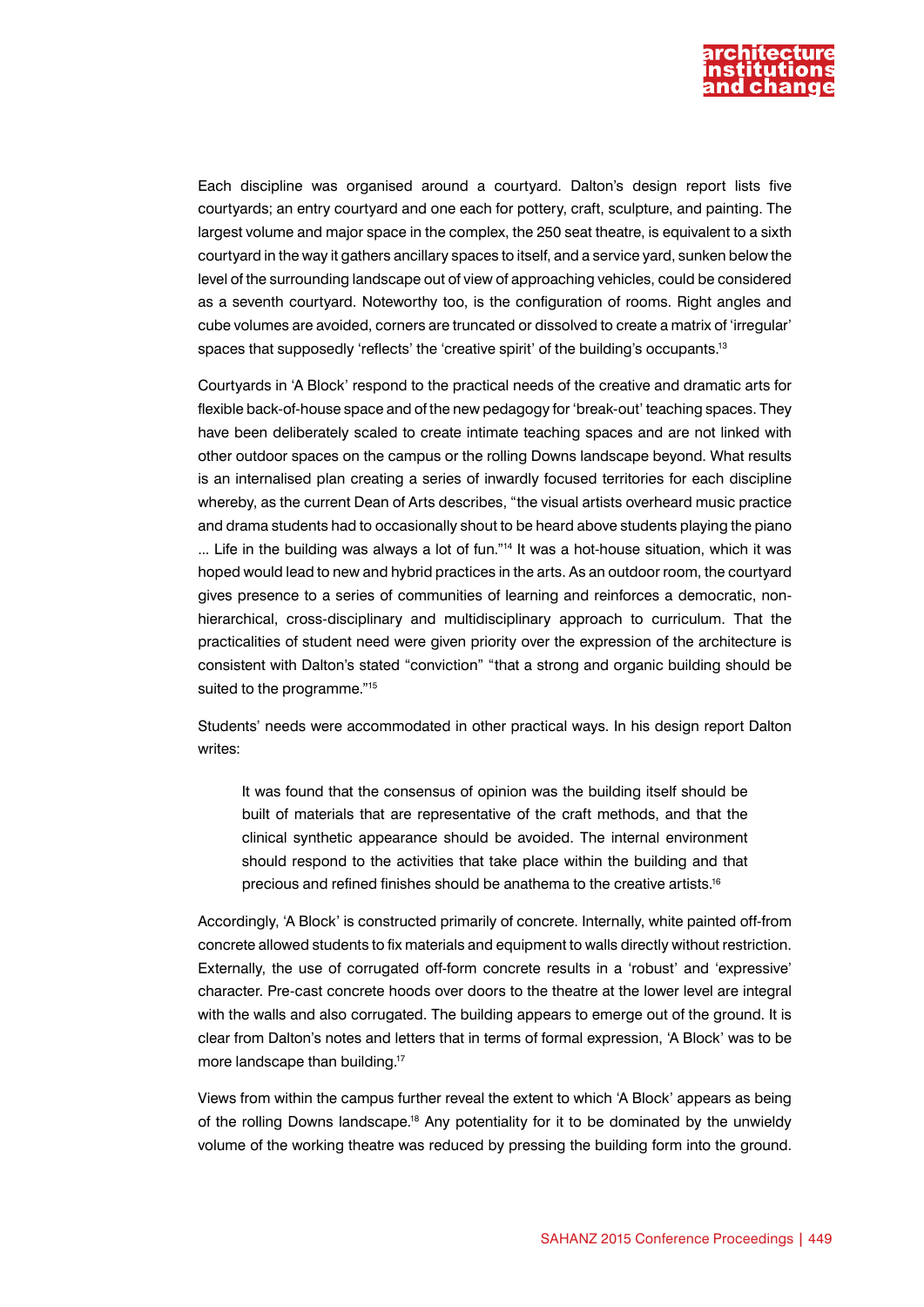Correspondence between Dalton and Head of Visual Arts Robert McGowan reveals the flat concrete roof was initially proposed as a green roof to be 'frolicked' upon,19 an idea critical to conveying coherently the buildings intentions but one which was vetoed by the Queensland Department of Public Works. Notwithstanding this disappointment, the roof edged by [and possibly redundant] deep concrete fascias with integral gutters, provides a horizontal datum that mirrors the horizon line of the Downs and unifies the diverse elements of plan.





Paul Walker has noted that contemporaneous accounts of campus architecture typically implicate architecture in notions of identity in which built form is seen as being representational of or analogous to landscape.<sup>20</sup> In this instance Dalton is not concerned in a self-conscious way with registration of an Australian identity but with how building form is experienced as being integrated into its landscape setting. Close attention to creating an appropriate setting for the creative arts and fit with site has resulted in a low-key, if ungainly, architectural solution.

In comparison, the Resource Materials Building at Darling Downs Institute of Advanced Education by James Birrell and Partners, which was awarded a meritorious citation in the same round of awards as the Art, Craft and Music Teaching Building by Dalton, is a conventional solution to the problem of a library in an educational institution. The Science Block by Nutter and Charlton, also commissioned in 1971, is a functional, corridor down the middle, expressed concrete post and beam class-room block with its long axis oriented east-west and sun-shades on north and south facades – a generic, institutional building in the modern idiom.

Another contemporaneous building, the Library, Arts, Crafts, Music and Students Union complex at Mt Gravatt College of Advanced Education designed by Robin Gibson and Partners in association with Works Department  $(1969-76)^{21}$  addresses a similarly varied program to that of the Art, Craft and Music Teaching Building at DDIAE. Because it was primarily for vocational teacher training, Gibson's commission avoided the ambitious creative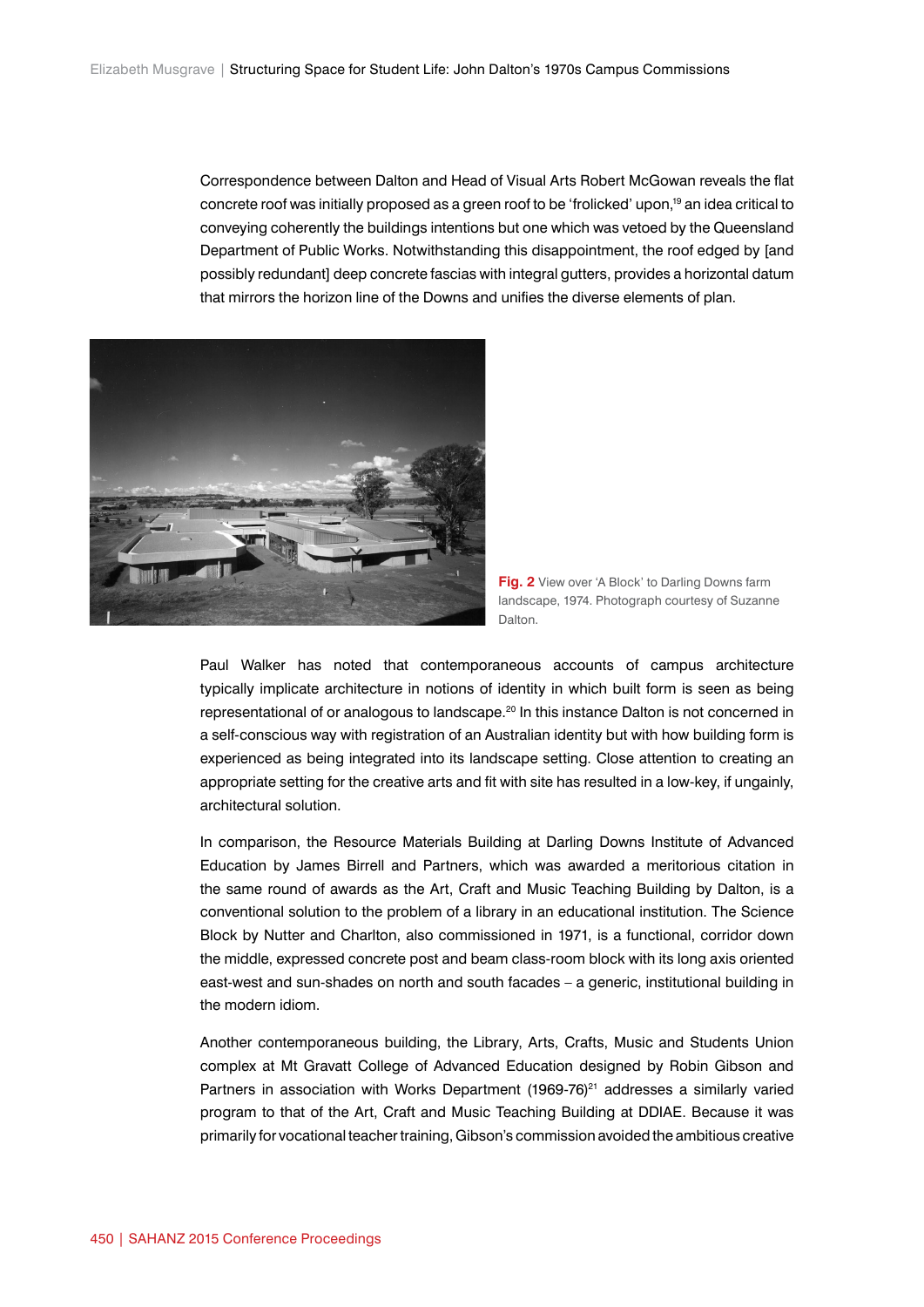

arts agenda of the Art, Craft and Music Teaching Building at DDIAE and although it housed the campus' student services facilities, it was not complicated by aspirations to foster links with the broader community. Completed in stages over a number of years, the different programmatic functions are housed in a series of undifferentiated buildings that enclosed the courtyard and are united by a single architectural expression in which an upper level, comprising precast white concrete horizontal panels and vertical structural fins, hovers over a recessed lower level. The complex sits in opposition to its bushland setting.<sup>22</sup> Its single courtyard operates at the scale of the campus rather than at the scale of a classroom group. Teaching spaces are generic and not tuned to specific user needs. The Library, Arts, Crafts, Music and Students Union is a fine but conventionally functional response to an institutional brief in the ubiquitous modern idiom for which 'Gibbo' became renowned.<sup>23</sup> These buildings do not demonstrate a comparable attention to the specifics of program or the surrounding environment.

Without its daisy covered roofscape and ivy covered walls, the Art, Craft and Music Teaching Building assumed an awkward, uncared for air, prompting correspondence between Dalton and the Head of Visual Arts, Robert McGowan. McGowan was quick to point out that the building was a strong force in student's lives and constantly 'humming' with student activity.<sup>24</sup> The building did not resonate, however, with more conservative forces within Queensland Public Works. Future campus commissions from this body were for projects where a domestic scaled building was the desirable solution, whereas Gibson would be commissioned to do more work on the Mt Gravatt campus. Dalton's peers, when reflecting on this era, argued that Dalton's campus projects "didn't have the qualities that made [him] influential".25

John Dalton, when he got into bigger work, ... it just didn't come out, it didn't – particularly the university up at Toowoomba.26

The ungainly presentation of the DDIAE Art, Craft and Music Teaching Building, its small (human) scale, and non-institutional expression possibly contributed to any social and pedagogical ambitions being overlooked.

**2**

Dalton's three other campus buildings received more positive reviews but were nowhere near as ambitious in terms of their intentions. All three employed the courtyard spatial figure. University House, Griffith University, was specifically commissioned to enable the formal and informal socialising of staff and students, reflecting the radical, 'flat' organisational structure proposed for that university.<sup>27</sup> In reflecting this social orientation and in comparison with the Art, Craft and Music Teaching Building, courtyards and decks at University House are open and transparent allowing exchanges between people and between people and the wider environment. Courtyards draw light, breezes and the wider landscape context deep into the building's spaces. At University House, the modernist language of form agreed between Dalton and Gibson, whose Library and School of Humanities Building is adjacent,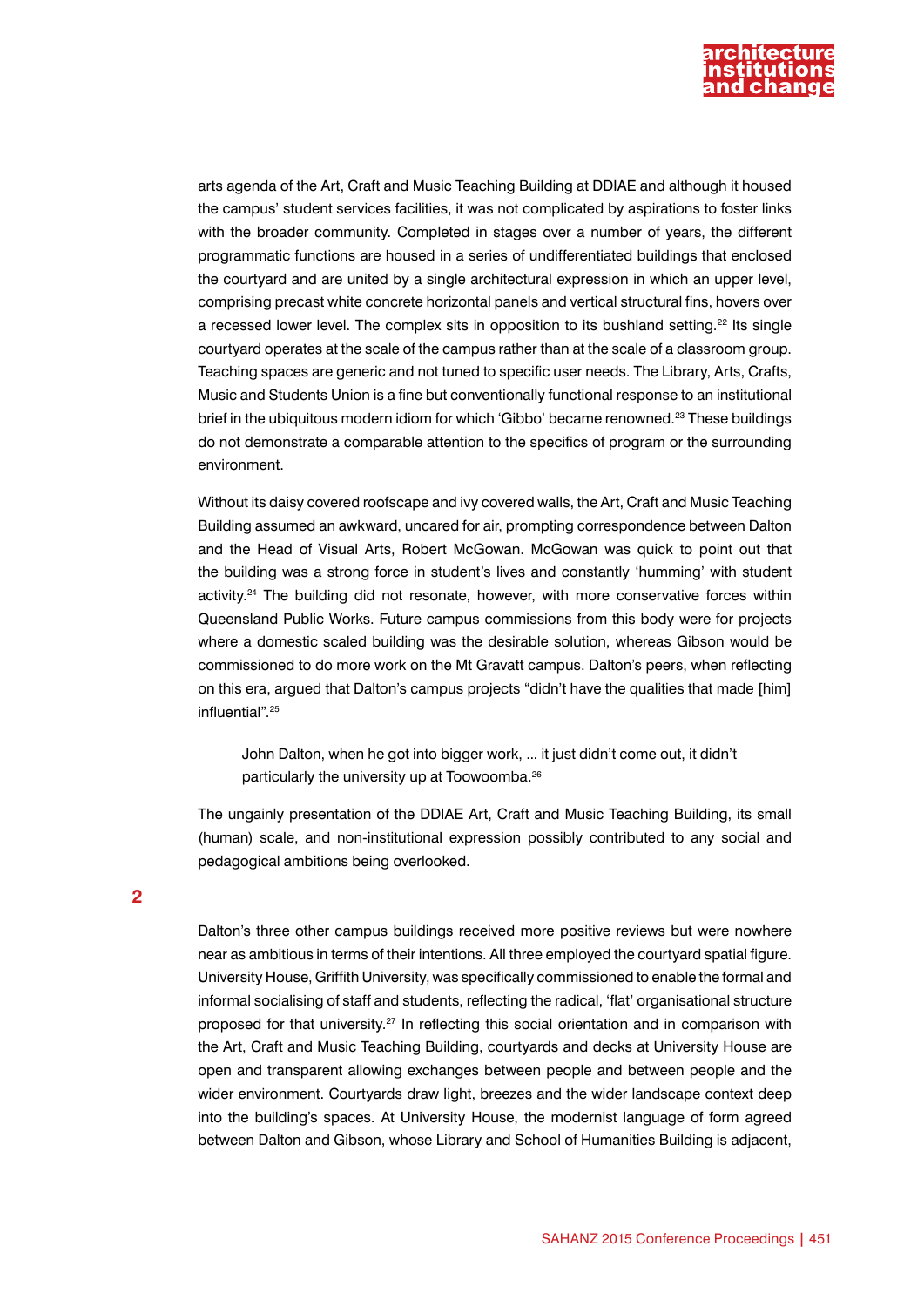owes more to Gibson's architectural oeuvre than Dalton's. In comparison, Dalton's last two campus projects, the Bardon Professional Development Centre and the Kelvin Grove Halls of Residence, both completed in association with Department of Public Works, are more typical of Dalton's practice, deploying a language of form derived from Dalton's residential work.





The Bardon Professional Development Centre is a stand-alone facility for the post-graduate retraining of teachers – a 'Scholars Village' – located in a suburban setting at the base of Mt Coot-tha.<sup>28</sup> Characteristically Dalton forms – white walls, dark timbers and crippled roofs – are organised along the contours of the gently sloping site and linked by a series of diagonal pergola covered pathways. Practically, the resulting courtyards accommodate changes of level, planting and are devices for achieving desired comfort levels to adjacent internal spaces. But they were also envisaged as spaces for incidental exchanges and planned activities "promoting the exchange of ideas."29



**Fig. 4** Amphitheatre courtyard, Bardon Professional Development Centre, 1977. Photograph courtesy of Suzanne Dalton.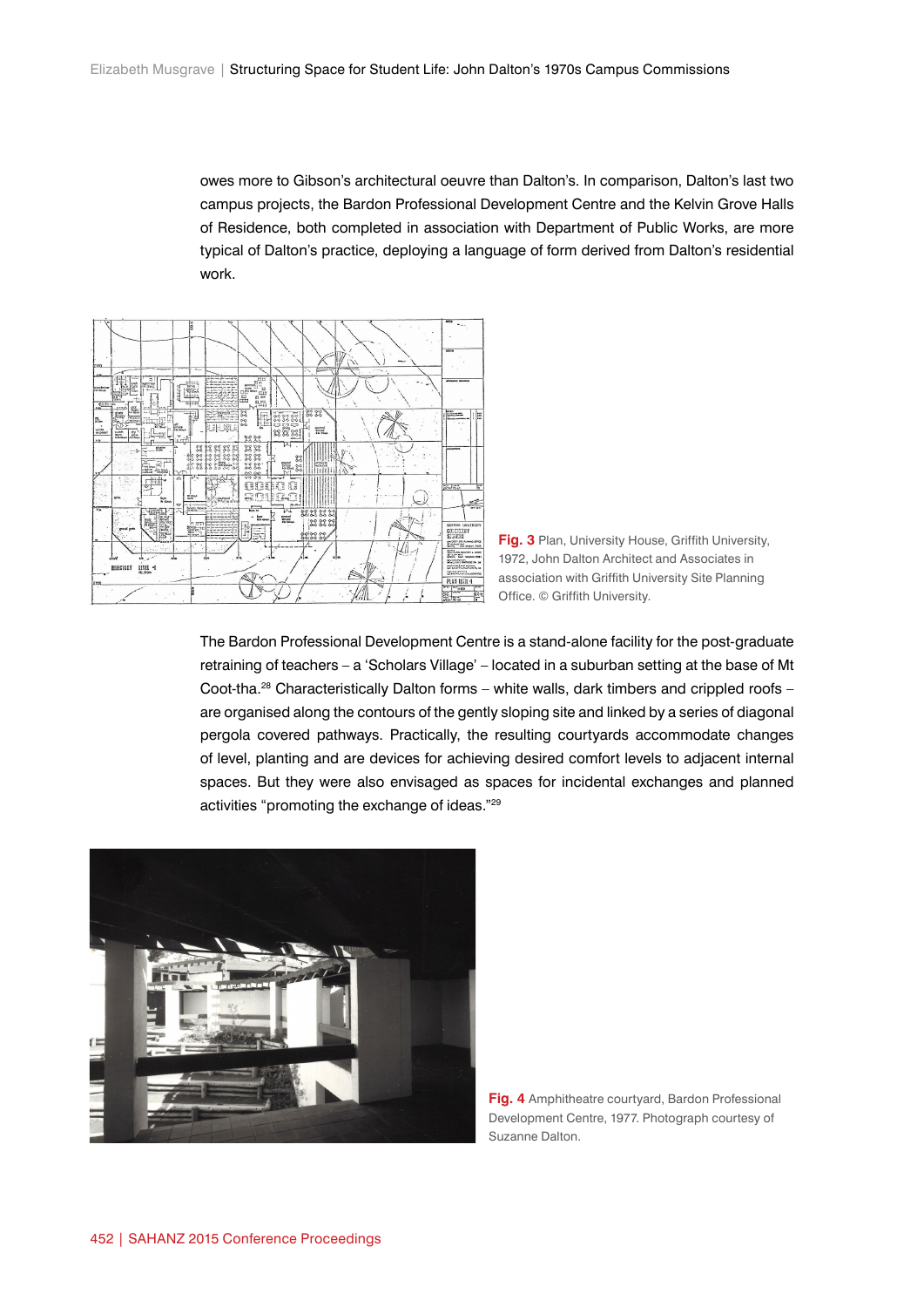

The Kelvin Grove Halls of Residence engages with the courtyard figure more loosely. The Halls of Residence, intended as a residential college for trade based apprenticeship release programs<sup>30</sup>, was located on the fringe of the Kelvin Grove College of Advanced Education campus. As a means of fitting-in with its suburban context and to avoid "the 'harsh' design of the educational institute" Dalton, again, adopted the archetypal hill-town or village idea.<sup>31</sup>

The complex comprises five groupings of 'maisonettes' around a community building. Courtyards are created through the gathering of 'maisonettes' into informal 'family' groupings such that "plants and the spaces between are as important as the building themselves."<sup>32</sup> In his design report Dalton writes:

Site conditions and the requirements of the brief have indicated a building well integrated with the surroundings and providing the essentials for community involvement within the complex. The whole could be described as a village within the urban environment which should stimulate social activities as well as providing the essential retreats for the individual.<sup>33</sup>

For Dalton, the courtyard had become a recurring spatial figure.<sup>34</sup> Dalton's recurring use of the courtyard figure is not emblematic or symbolic. In each of these four campus buildings the courtyard figure arises from careful analysis of the explicit and implicit needs of users. Drawing from a range of sources including Wilhelm von Humboldt, psychologist Terence E. Lee, Christian Norberg Schultz and Christopher Alexander, Philip Drew constructs a case for thinking about spatial figures as spatial schema, that is as 'mental images' or 'mental structures,' forming a pattern language representing the "space we inhabit," which, when drawn on to generate form, provide conditions for "future behaviours in the environment."<sup>35</sup> When negotiated against the specific circumstances of program and context, this process gives rise to a range of different outcomes despite a similarity in the expression arising from the frequent use of the characteristic Dalton section and palette of materials. In each situation, the courtyard embodies Dalton's aspirations for a community of users, and extends to consideration of incidental or unexpected use. The careful tuning of scale, thoughtful disposition of component elements and material selection suggests that Dalton conceived of his courtyard spaces in this way; as spatial schema embodying "future behaviours" not just formal devices satisfying functional programmatic need.

## **Conclusion**

Each of Dalton's campus buildings extends the functional brief for an institutional building to address a set of social behaviours associated with a new educational model or pedagogical philosophy. Each demonstrates a reorientation of mid-century Queensland modernism to address notions of community. All have been largely overlooked for critical review and with the exception of the Art, Craft and Music Teaching Building at DDIAE, time has not been kind to them. Three of Dalton's campus projects have been partially or fully demolished or unsympathetically refurbished, in response to shifts in educational policy or the failure of the social and pedagogical philosophies underpinning a project's inception in the first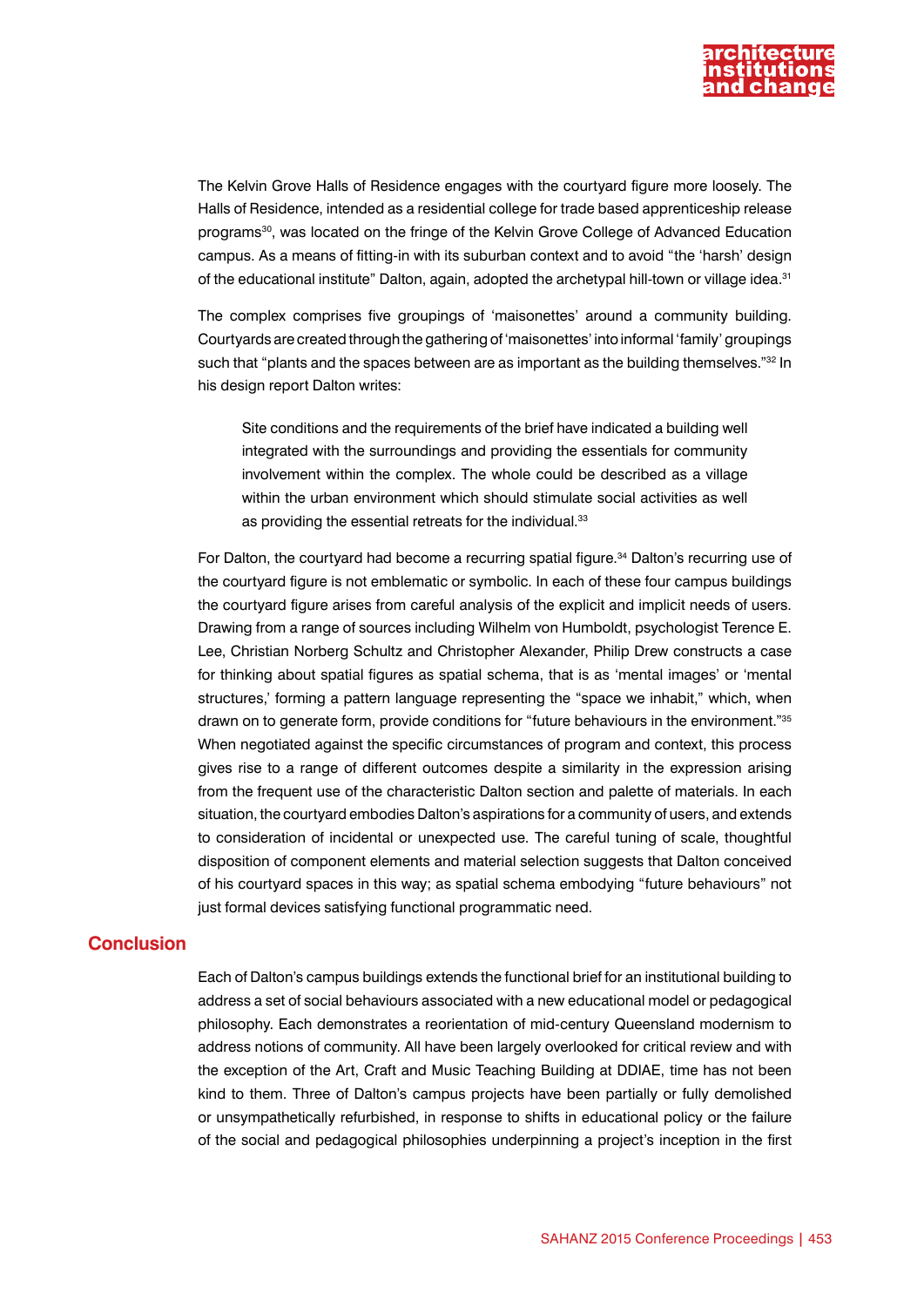place. Griffith University's flat hierarchical structure was not sustained through the 1980s. Increasing student numbers resulted in the open plan social spaces being subdivided into offices for an expanding range of student services, and the building was painted salmon pink. After its acquisition by Queensland University of Technology in 1993, the Kelvin Grove Halls of Residence remained as student housing until 2000, at which time the site became part of a redevelopment plan. The complex was listed on the Queensland Heritage Register in May 2001 but demolition of three clusters was approved by Council in 2002. The remaining buildings currently lie empty, isolated from their suburban context in the middle of an expanding 'urban village' campus. The Bardon Professional Development Centre, which was sold by the Queensland Education Department in the late 1990s and saved from demolition on at least two occasions since, was demolished in 2014 to make way for medium density housing. 'A Block' continues to accommodate the entire School of Creative Arts based on the Toowoomba campus of the University of Southern Queensland. Its refurbishment in 2011 consisted of the introduction of air-conditioning, upgrading of computer and digital technology, the installation of a new roof and the reconditioning of teaching spaces and offices. It did not involve the reconfiguration of spaces and spatial relationships indicating the enduring nature of the building's strategies, their fit with intended purpose and responsiveness to change and hence the appropriateness of the courtyard schemata in providing a meaningful environment for a community of users over time.

<sup>1</sup> Greg Logan and Eddie Clarke, *State Education in Queensland: A Brief History* (Brisbane: Policy and Information Services Branch, Department of Education, Queensland, 1984), 14.

<sup>2</sup> The consequences for architecture and planning of expansion within the education sector have been addressed in a number of recent papers. See Philip Goad, "Open Field, Open Street, Open Choice: John Andrews and the South Residences, University of Guelph (1965-68)," in *Proceedings of the Society of Architectural Historians, Australia and New Zealand: 30, Open*, ed. Alexandra Brown and Andrew Leach (Gold Coast, Qld: SAHANZ, 2013), vol. 2, 639-650; Susan Holden and Jared Bird, "An Open Plan: Campus Plan, 1966-1973," *Proceedings of the Society of Architectural Historians, Australia and New Zealand: 30, Open*, ed. Alexandra Brown and Andrew Leach (Gold Coast, Qld: SAHANZ, 2013), vol. 2, 723-736. New thinking in architecture was addressed locally at the time at conferences including The Consequences of Today, RAIA Centenary Convention, Sydney, May 1971, the proceedings of which were published as a supplement to *Architecture in Australia* (August 1971) and in publications such as Philip Drew, *The Third Generation: The Changing Meaning of Architecture* (London: Pall Mall, 1972).

<sup>3</sup> Sigfried Giedion, *Space, Time and Architecture*, 5th edn. (Cambridge, Mass.: Harvard University Press, 1967), 668. Giedion identified architects concerned with the social dimension of architecture as the 'third generation'. Philip Drew extends this argument in *The Third Generation*.

<sup>4</sup> Hannah Lewi and David Nichols, eds., *Community: Building Modern Australia* (Sydney: UNSW Press, 2010), 243. Writing about community buildings in Australia, Lewi describes a "rethinking [of] architecture's ability to express [the] ideas of local community in more humanly engaged ways."

<sup>5</sup> Paul Ritter, *Educreation: Education for Creation, Growth and Change* (London: Pergamon Press, 1964).

<sup>6</sup> Awarded a RAIA Queensland Chapter citation for meritorious architecture in 1976. See "On-campus buildings are medal winners: Firm hits top with 13<sup>th a</sup>ward," *Courier Mail*, October 15, 1976. In 1976, RAIA Bronze Medals went to Library Arts Crafts Music and Students Union complex at Mt Gravatt College of Advanced Education designed by Robin Gibson and Partners in association with Works Department and Chemical Engineering Building at Queensland University design by John Andrews International Pty Ltd. Also recognised with a citation was the DDIAE Resource Materials Centre by James Birrell in association with the Public Works Department.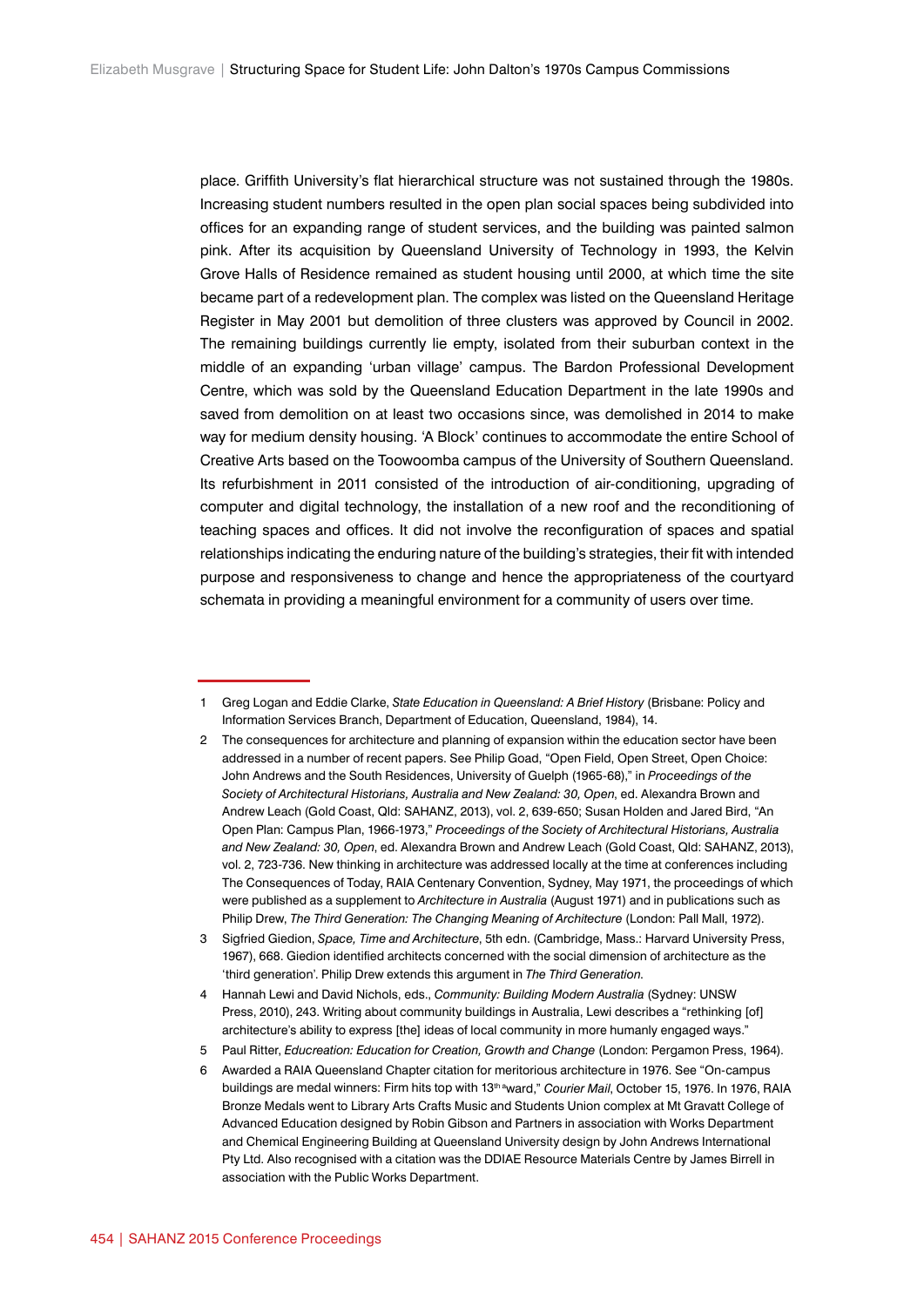

- 7 The Kelvin Grove Halls of Residence is one of only two buildings by Dalton to be listed on the state heritage register. The other is the Plywood Exhibition House by Dalton and Heathwood, designed by Peter Heathwood. The KGHR was awarded a citation for meritorious architecture in 1979. In 1979 Robin Gibson's Art Gallery won the RAIA Queensland Chapter Bronze Medal. In 1982 the Kelvin Grove Halls of Residence was awarded a Queensland Chapter Civic Design Award. 'August Village' at Kooralbyn by Harry Seidler and Associates received a commendation in 1982 but was overlooked for the Civic Design award. The Queensland Chapter Bronze Medal winner was the Education Resource Centre Kelvin Grove College of Advanced Education by John Andrews International Pty Ltd. "Top design award for college," *Courier Mail*, October 19, 1979. The Halls of Residence was selected by the Architecture and Design Committee to represent Australian architecture in an exhibition travelling to London, Paris, New York and Los Angeles.
- 8 Bardon Professional Development Centre was recognised with a citation for meritorious architecture in 1977 and the RAIA Bronze Medal in 1978 and was demolished in 2014. In 1977 the Bronze Medal was awarded to Lund Hutton Ryan Morton Pty Ltd Townsville Civic Centre Stage 1. *Architecture Australia*  (December 1977/January 1978): 29.
- 9 Jennifer Taylor, *Australian Architecture Since 1960* (Sydney: Law Book Company, 1986), 122, 130; *Detailing, National Identity and a Sense of Place in Australian Architecture, UIA International Architect* 4 (1985): 52.
- 10 Peter Wicks, *First Decade: A Memoir of DDIAE 1972-1982* (Darling Heights, Qld: TEC Print in conjunction with Community Books Australia, 2009), 16. The director of DDIAE, Lindsay Barker, although an engineer/metallurgist, had a strong commitment to the arts especially the Performing Arts. Wicks describes a backlash against an entirely science and technology based or vocational approach to education.
- 11 Logan and Clarke, *State Education in Queensland*, 14. The Education Act 1964 led to the establishment of the Queensland Institute of Technology in Brisbane in 1965 and its two satellite institutes in Toowoomba and Rockhampton in 1967. The 1970 Education Act Amendment Act introduced a new stream of post-school education throughout Australia giving institutes of advanced education autonomy. Shortly afterwards the DDIAE came under the control of its own council.
- 12 John Dalton Architect and Associates, Department of Works, *Queensland Institute of Technology Darling Downs Art, Craft and Music Teaching Building, Design Report*, undated, unpaginated.
- 13 John Dalton Architect and Associates, *Design Report*, unpaginated.
- 14 Professor Peter Goodall, Dean (Faculty of Arts) and Pro-Vice-Chancellor (Social Justice), writing in "Foreword," *A Block Creative Arts Building* (Toowoomba: University of Southern Queensland, c. 2012), 1, published to celebrate the reopening of the refurbished building.
- 15 John Dalton Architect and Associates, *Design Report,* unpaginated.
- 16 John Dalton Architect and Associates, *Design Report,* unpaginated.
- 17 Letter from Dalton to Robert McGowan, Head, Visual Arts Program, Darling Downs Institute of Advanced Education, School of Arts, August 16, 1979.
- 18 Philip Drew elaborates on the role of the horizontal plane in the work of third generation modern architects: "As an extension of architecture, they assisted in relating the architectural and landscape forms." Drew, *The Third Generation*, 39. The horizontal plane is one of the attitudes identified by Sigfried Giedion in the fifth edition of *Space, Time and Architecture* distinguishing third generation architects from earlier generations. Giedion, *Space, Time and Architecture*, 668.
- 19 Letter from Dalton to Head of Visual Arts, Robert McGowan, August 16, 1979, in which Dalton refers to the "idea of the roof being a carpet of daisy's, flowers, life, health" or at least with "ivy over the walls as [we] requested."
- 20 Paul Walker, "Reassessing John Andrews' Architecture: Harvard Connections," in *Proceedings of the Society of Architectural Historians, Australia and New Zealand: 30, Open*, ed. Alexandra Brown and Andrew Leach (Gold Coast, Qld: SAHANZ, 2013), vol. 2, 612. Walker draws attention to this by citing Jennifer Taylor.
- 21 Awarded the Queensland Chapter's Bronze Medal in 1976.
- 22 "On-campus buildings are medal winners," 3.
- 23 Robin Boyd, "The State of Australian Architecture," *Architecture in Australia* 56, no. 3 (June 1967): 454- 465. Boyd accuses Australian architects of being 'old-fashioned' and devoid of ideas.